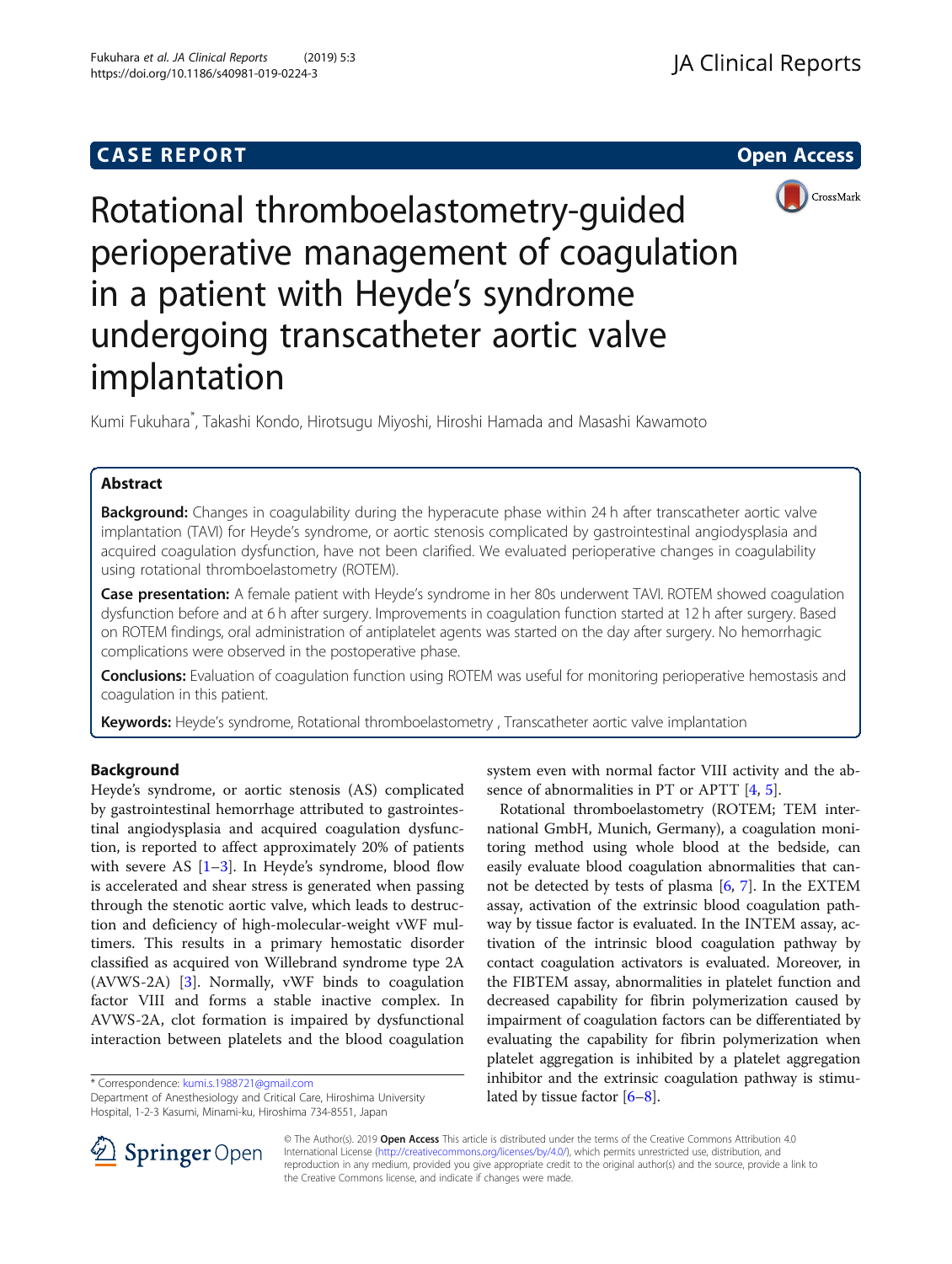<span id="page-1-0"></span>Although treatment for AS has been shown to ameliorate Heyde's syndrome [[2\]](#page-3-0), no study has evaluated changes in coagulability over time during the hyperacute phase within 24 h after surgery. We describe the perioperative management of a patient with severe AS diagnosed with Heyde's syndrome undergoing transcatheter aortic valve implantation (TAVI). We used ROTEM to monitor hemostasis and coagulation in order to assess changes in coagulability over time. The timing of postoperative treatment with antiplatelet agents was determined based on ROTEM results.

# Case description

A female patient with AS in her 80s had recurrent gastrointestinal hemorrhage, epistaxis, and submucosal hemorrhage during the course of AS. She was 140 cm tall and weighed 45 kg. Transthoracic echocardiography indicated severe AS with an aortic valve area of  $0.55 \text{ cm}^2$ (trace) and maximum blood flow rate of 6.8 m/s, and mild aortic valve regurgitation. Left ventricular ejection fraction was 65%. No left ventricular wall motion abnormalities were observed. Coronary angiography did not show any significant stenosis. Blood tests indicated anemia (hemoglobin 11.8 g/dL) and thrombocytopenia (platelet count,  $8.0 \times 10^4/\mu L$ ). Prothrombin time (PT) and activated partial thromboplastin time (APTT) were within the normal range, while vWF analysis indicated deficiency of high-molecular-weight multimers (Fig. 1a). Based on these findings, TAVI was scheduled given the patient's condition. Oral administration of carbazochrome sulfonic acid and tranexamic acid were added prior to surgery, then the bleeding tendency was improved.

General anesthesia was induced with intravenous midazolam (3 mg), fentanyl (100  $\mu$ g), and rocuronium (50 mg). After tracheal intubation, anesthesia was maintained with propofol (0.5 μg/ml of target control infusion [TCI]) and remifentanil (0.2 μg/kg/min). A prosthetic

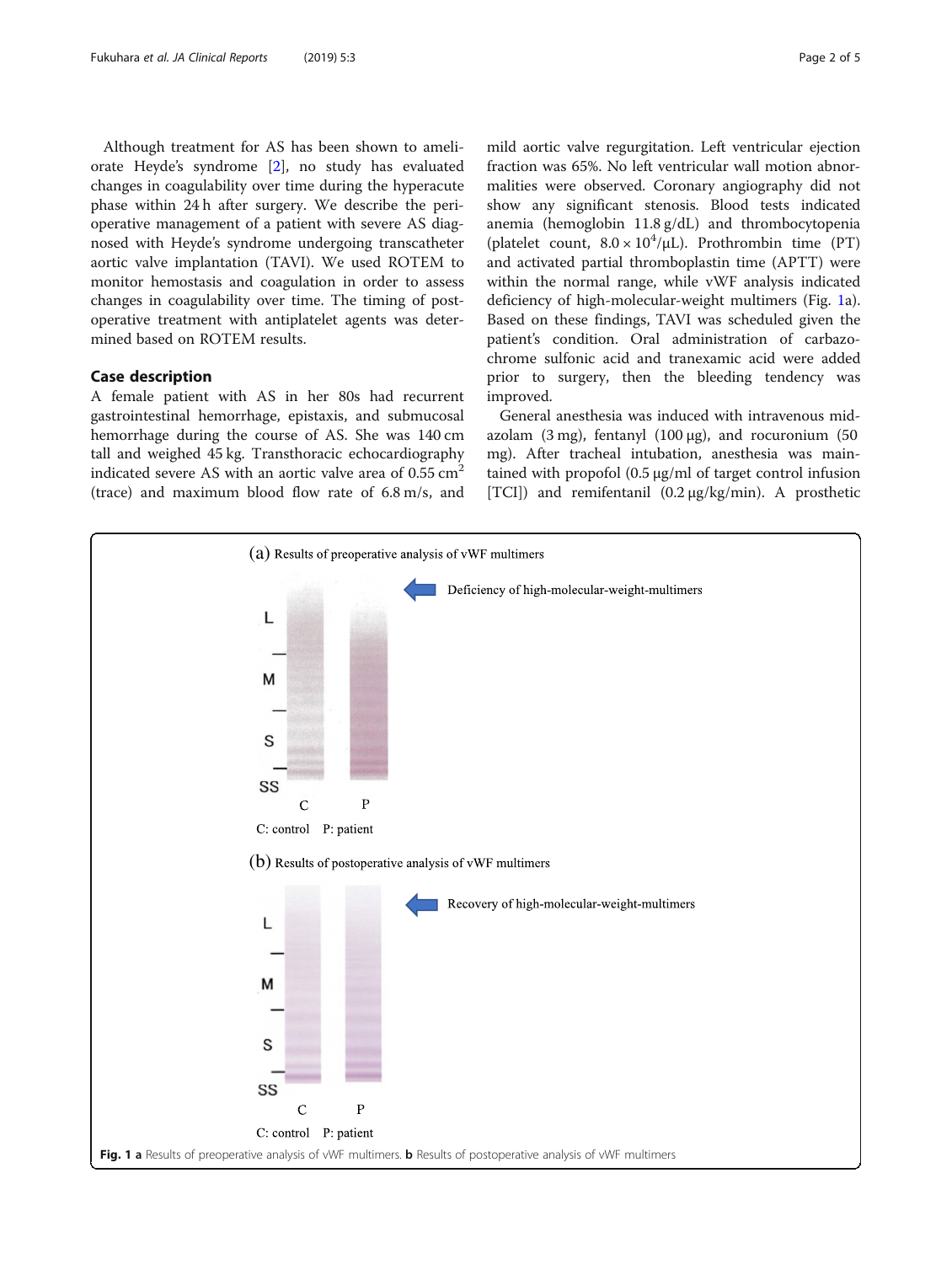valve was placed using the transfemoral approach after 4500 units of heparin were administered. Intraoperative respiration and hemodynamics were stable. After placing the prosthetic valve, 45 mg of protamine were administered and the operation was completed. Intraoperative blood loss was 214 ml without apparent bleeding symptoms, then 900 ml of crystalloid and 500 ml of colloid were infused. After the patient recovered from anesthesia, she was transferred to the intensive care unit.

Tables 1 and [2](#page-3-0) shows the results of perioperative laboratory and ROTEM findings. ROTEM clearly indicated coagulation dysfunction preoperatively and at 6 h after surgery, which improved starting at 12 h after surgery. Coagulation testing showed that APTT was slightly increased from immediately to 24 h after surgery and normalized on the third postoperative day. Based on ROTEM findings, oral administration of antiplatelet agents was started on the day after surgery. Subsequently, no bleeding tendency was observed clinically. On the day after surgery, vWF analysis showed recovery of high-molecular-weight multimers (Fig. [1b](#page-1-0)). Transthoracic echocardiography indicated decreased AS (mean aortic valve systolic pressure gradient, 14 mmHg). The patient was discharged in good condition.

# **Discussion**

Coagulopathy in Heyde's syndrome is expected to abate when AS is treated and destruction of high-molecularweight vWF multimers stops. With both surgical aortic valve replacement and TAVI, recovery of high-molecularweight vWF multimers has been reported on the day after surgery [\[2](#page-3-0), [9](#page-4-0), [10\]](#page-4-0). Although vWF multimer analysis is used as a standard diagnostic method for AVWS-2A associated with Heyde's syndrome [[11](#page-4-0)], it is time-consuming and therefore not suitable for chronological evaluation of changes in coagulability during the acute postoperative phase. By measuring PT and APTT, abnormalities in extrinsic and intrinsic coagulation factors are assessed using plasma; neither platelet function, including its interaction with the blood coagulation system, nor the firmness of blood clots can be evaluated [\[8](#page-4-0)]. Compared with plasma-based tests, we believe that ROTEM, which monitors the coagulation system using whole blood, can comprehensively and promptly evaluate coagulation dysfunction not reflected by PT or APTT. Thus, we

selected ROTEM for perioperative monitoring of hemostasis and coagulation in our patient.

ROTEM clearly indicated coagulation dysfunction preoperatively and at 6 h after surgery, which decreased over time starting at 12 h after surgery in this patient. Although oral antiplatelet agents commonly used for the prevention of embolism after TAVI would be difficult to administer when coagulation dysfunction remains or postoperative gastrointestinal hemorrhage occurs [\[12](#page-4-0)], we were able to start oral antiplatelet agents based on improvements in coagulation function on the day after surgery indicated by ROTEM. Consequently, the patient was managed without hemorrhagic complications.

During the preoperative ROTEM evaluation in this patient, decreases in EXTEM-maximum clot firmness (MCF) and INTEM-MCF were observed. FIBTEM-MCF was within the normal range. MCF reflects the maximum firmness of the clot ultimately formed by the interaction between platelets and polymerized fibrin. The ROTEM results for MCF indicated a normal capability for fibrin polymerization and decreased platelet function in our patient. Preoperative increases in EXTEM-clot formation time (CFT), INTEM-CFT, and INTEM-clotting time (CT) in this patient indicate prolongation of the time to clot formation [\[13\]](#page-4-0), which suggests dysfunction of the coagulation system, specifically the part involving intrinsic and extrinsic coagulation factors. Because PT and APTT measured in blood tests were within the normal range, the above changes were considered to be either the result of abnormalities in blood coagulation pathways other than the coagulation process reflected by PT or APTT or the result of abnormalities in clot formation caused by impaired interaction between platelets and the blood coagulation system associated with AVWS-2A.

Because ROTEM can assess abnormalities in platelet function, its results can serve as a guide to whether platelet transfusion is necessary  $[13]$  $[13]$ . As is the case with abnormal platelet function, thrombocytopenia impairs clot formation and thus can affect ROTEM findings [[14\]](#page-4-0). However, improvements in ROTEM findings despite a postoperative decrease in platelet count in our patient suggest that thrombocytopenia was not the main cause of preoperative coagulation dysfunction in this patient. In ROTEM, adhesion of platelets to damaged vascular endothelium mediated by vWF in the physiological

| Table 1 Blood testing findings |  |  |
|--------------------------------|--|--|
|--------------------------------|--|--|

|                                               | Before surgery | 6 h after surgery | 24 h after surgery | 3 days after surgery |
|-----------------------------------------------|----------------|-------------------|--------------------|----------------------|
| Plt ( $\times$ 10 <sup>3</sup> /µL) [150-360] | 80             | 63                | 61                 | 69                   |
| PT-INR [0.85-1.15]                            | 1.02           |                   | 1.07               | 1.05                 |
| APTT (s) [26.9-38.1]                          | 32.9           | 38.8              | 39.7               | 35                   |
| Fib (mg/dL) [200-400]                         | 225.6          | 189.5             | 239.9              | 319.2                |

Plt platelet count, PT-INR prothrombin time-international normalized ratio, APTT activated partial thromboplastin time, Fib fibrinogen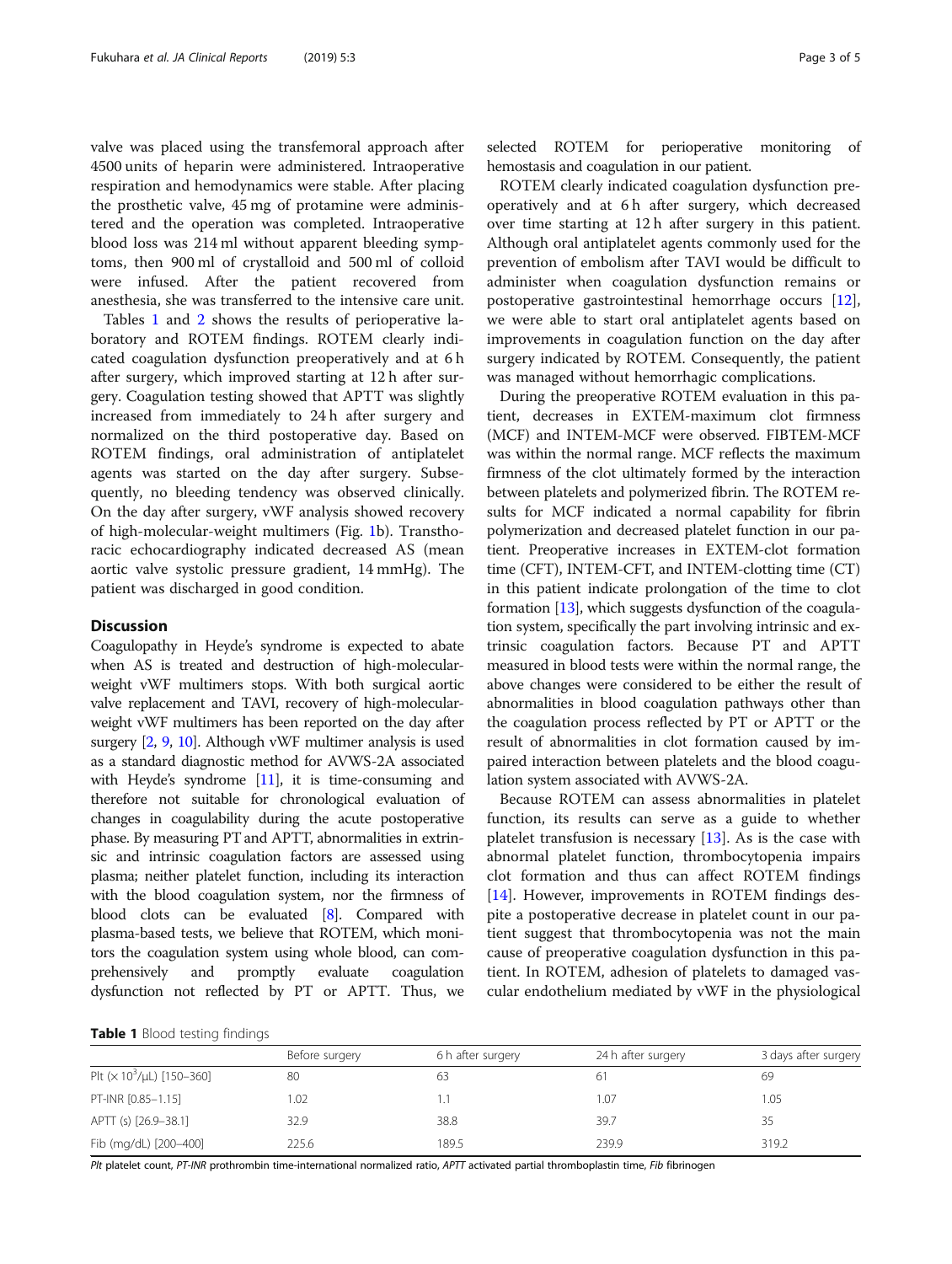### <span id="page-3-0"></span>Table 2 ROTEM findings

|                    | $39 - 9$ | $39 - 9$ | 50.9     | 50.9 | 50.9 |
|--------------------|----------|----------|----------|------|------|
| <b>EXTEM</b>       |          |          |          |      |      |
| $CT (s) [38-79]$   | 59       | 50       | 54       | 57   | 51   |
| CFT (s) [34-159]   | 200      | 130      | 123      | 131  | 103  |
| A10 (mm) [43-65]   | 35       | 44       | 44       | 44   | 49   |
| MCF (mm) [50-72]   | 44       | 52       | 52       | 53   | 56   |
| <b>INTEM</b>       |          |          |          |      |      |
| $CT (s) [100-240]$ | 308      | 403      | 191      | 240  | 157  |
| CFT (s) [30-110]   | 190      | 182      | 123      | 127  | 102  |
| A10 (mm) [44-66]   | 38       | 37       | 43       | 44   | 47   |
| MCF (mm) [50-72]   | 47       | 46       | 51       | 51   | 52   |
| <b>FIBTEM</b>      |          |          |          |      |      |
| A10 (mm) [7-23]    | 13       | 14       | $\equiv$ | 13   | 16   |
| MCF (mm) [9-25]    | 14       | 15       |          | 14   | 19   |

Units are given in parentheses and reference ranges are given in square brackets

Before surgen

ROTEM rotational thromboelastometry, EXTEM tissue factor reagent, INTEM contact coagulation activator reagent, FIBTEM modified EXTEM test with a platelet aggregation inhibitor, CT clotting time, CFT clot formation time, A10 amplitude at 10 min, MCF maximum clot firmness

environment cannot be reproduced; therefore, direct evaluation of abnormal vWF function is speculated to be difficult [[13](#page-4-0)]. Nevertheless, in this patient, abnormal ROTEM findings were observed despite the absence of clear PT or APTT prolongation after surgery, and postoperative improvement in ROTEM findings over time and recovery of high-molecular-weight multimers of vWF were noted. These findings suggest that both coagulation disorders mediated by abnormal vWF function associated with AVWS-2A and impaired interaction between platelets and the blood coagulation system were occurring before surgery, and that ROTEM findings reflected the overall recovery of coagulability achieved by aortic valve replacement and resulting resolution of Heyde's syndrome.

We used ROTEM to monitor hemostasis and coagulation in the perioperative management of a patient with Heyde's syndrome undergoing TAVI and assessed changes in coagulability over time. Based on ROTEM findings indicating improvement, oral antiplatelet agents were started and the patient was managed without hemorrhagic complications. In the treatment of Heyde's syndrome using TAVI, when coagulation dysfunction not detected by common testing methods continues during the acute postoperative phase, the risk of hemorrhagic complications is increased and the use of oral antiplatelet agents is difficult. For this reason, comprehensive evaluation of coagulability by ROTEM might be a useful method to monitor perioperative hemostasis and coagulation.

#### Abbreviations

APTT: Activated partial thromboplastin time; AS: Aortic stenosis; AVWS-2A: von Willebrand syndrome type 2A; CFT: Clot formation time; CT: Clotting

time; MCF: Maximum clot firmness; PT: Prothrombin time; ROTEM: Rotational thromboelastometry; TAVI: Transcatheter aortic valve implantation

#### Acknowledgements

Not applicable.

#### Funding

The authors declare that they have no funding.

#### Availability of data and materials

The data used in this case report are available from the corresponding author on reasonable request.

#### Authors' contributions

KF and TK performed the anesthesia and wrote the main paper. HM, HH, and MK helped to draft the manuscript. All authors read and approved the final manuscript.

#### Ethics approval and consent to participate

Not applicable.

#### Consent for publication

Written informed consent was obtained from the patient for the publication of this case report.

#### Competing interests

The authors declare that they have no competing interests.

### Publisher's Note

Springer Nature remains neutral with regard to jurisdictional claims in published maps and institutional affiliations.

## Received: 7 November 2018 Accepted: 3 January 2019 Published online: 11 January 2019

#### References

- 1. Heyde EC. Gastrointestinal bleeding in aortic stenosis. N Engl J Med. 1958; 259:196.
- 2. Vincentelli A, Susen S, Le Tourneau T, Six I, Fabre O, Juthier F, Bauters A, Decoene C, Goudemand J, Prat A, Jude B. Acquired von Willebrand syndrome in aortic stenosis. N Engl J Med. 2003;349:343–9.
- 3. Loscalzo J. From clinical observation to mechanism—Heyde's syndrome. N Engl J Med. 2012;367:1954–6.

3 days after surgery